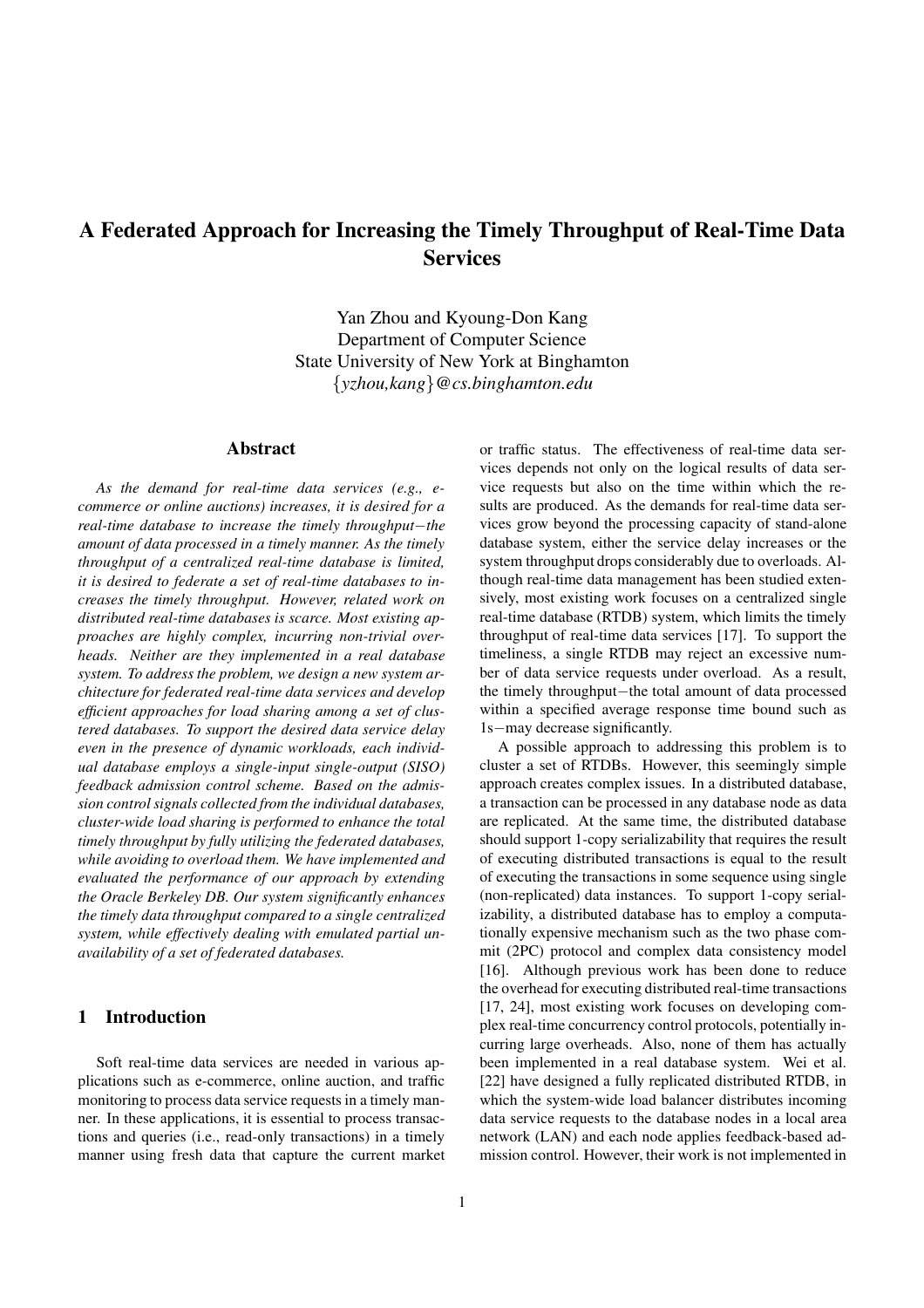a real database either.

To address the problem, we design a new RTDB architecture to leverage a federated RTDBs clustered together via network switch (e.g., an Ethernet or Infiniband switch) to process transactions and queries in a timely, coordinated fashion. More specifically, we extend the distributed RTDB model developed by Wei et al. [22] to enhance the efficiency of real-time data services via *integrated cluster-wide load balancing and feedback-based admission control at each individual node*. Although load balancing has extensively been studied, surprisingly little work has been done on load sharing in a federated RTDBs [17, 22]. In fact, it is challenging to systematically distribute data service requests to a clustered RTDB nodes. Coarse-grained load distribution policies could easily lead to uneven load distribution. For example, if only the number of data service requests are balanced among the nodes, some nodes may have to process bigger transactions that access larger amounts of data. As a result, they can be overloaded. To support the desired data service delay bound such as 1s, they may have to unnecessarily reject incoming data service requests even if the other nodes are underutilized, substantially decreasing the total timely throughput of the federated RTDBs. In addition, the workload distribution algorithm may considerably affect the data locality of the transaction/query processing in the clustered databases. For this reason, we take *data access patterns* into account during the design of load distribution algorithm would further benefit the system timely throughput. Specifically, we design and develop a new clustered QoS-aware database system, called *Chronos-C* that extends Chronos [8]−a centralized QoS-aware database−to enhance the timely throughput of online data services such as e-commerce or online auctions. The key contributions of this paper are to (1) design a new system architecture for clustered real-time data services, (2) develop a costeffective load balancing scheme specific to federated RT-DBs, and (3) thoroughly evaluate the performance of our approaches by extending Oracle Berkeley DB [2]−a popular open source database.

Chronos-C is a logical unification of independent database servers connected by a high-speed network switch. We extend the *single-master-multiple-slave architecture* [3] for real-time data services: transactions are processed by a designated master database that replicates the result of database updates, if any, to every slave database to support data consistency based on the notion of 1-copy serializability [16]. In this way, we ensure that all the clustered databases share a consistent view of the data. As most existing databases support an efficient data replication scheme in the master-slave mode, our approach supports 1 copy serializability with less complexity and overhead than a distributed database counterpart does. In our clustered system, slave databases only process queries. They share no resources with each other and, therefore, run independently. At the same time, to support data freshness, temporal data such as stock prices are simultaneously multicast, i.e., replicated, to the master and the slave nodes. Thus, a query can be processed by any database node for load sharing and timely throughput enhancement. It is known that most online data service requests are queries and transactions are only a small fraction of the requests [19, 3]. Thus, a single-master-multiple-slave architecture is suitable for online real-time data services. Given a large number of data service requests, our approach can significantly improve the timely throughput with little overhead compared to a single, centralized real-time database system model mainly considered in the RTDB research  $[17, 14]$ .<sup>1</sup> In Chronos-C, clustered databases share query processing workloads using fresh data to reduce the data service delay, while enhancing the timely throughput. Moreover, a slave database unavailability due to, for example, a physical node reallocation to different applications in a utility computing environment or an unexpected slave node failure simply reduces the timely throughput of the clustered database system without compromising data consistency. Since slaves only process queries, a removal of a slave node simply eliminates a database replica.

In this paper, we develop database-specific load sharing scheme. Each database node applies feedback-based admission control to incoming real-time data service requests to closely support the average data service delay. As the amount of data to process increases, the timeliness decreases and vice versa. Based on this observation, we design a single-input single-output (SISO) admission controller, similar to [9]. The *SISO controller in each node dynamically adjusts the database load bound* expressed as the amount of data to process, if necessary, to closely support a specified average response time, e.g., 1s, in the individual node. An incoming data service request is admitted, if the load bound is not exceeded by adding the estimated amount of data to be accessed by the incoming request. The cluster-wide load balancer periodically collects the load bound from each RTDB node in the cluster. In proportion to the load bounds received from the RTDB nodes, the load balancer adjusts the workload distribution among the nodes for the next sampling period. At the same time, it forwards data service requests accessing similar data to the same nodes such that cached data can be used to process data service requests. Note that we do not choose to develop a centralized multiple-input, multiple-output (MIMO) controller running in the load balancer using the performance data collected from the slaves. If the slave servers are mod-

<sup>&</sup>lt;sup>1</sup>In this paper, we assume that the master node is not a bottleneck, since it only processes transactions, e.g., sell/buy transactions for stock trading, and it can be configured to run on a node with abundant resources. Thus, the master node accepts and processes all incoming transactions with no admission control.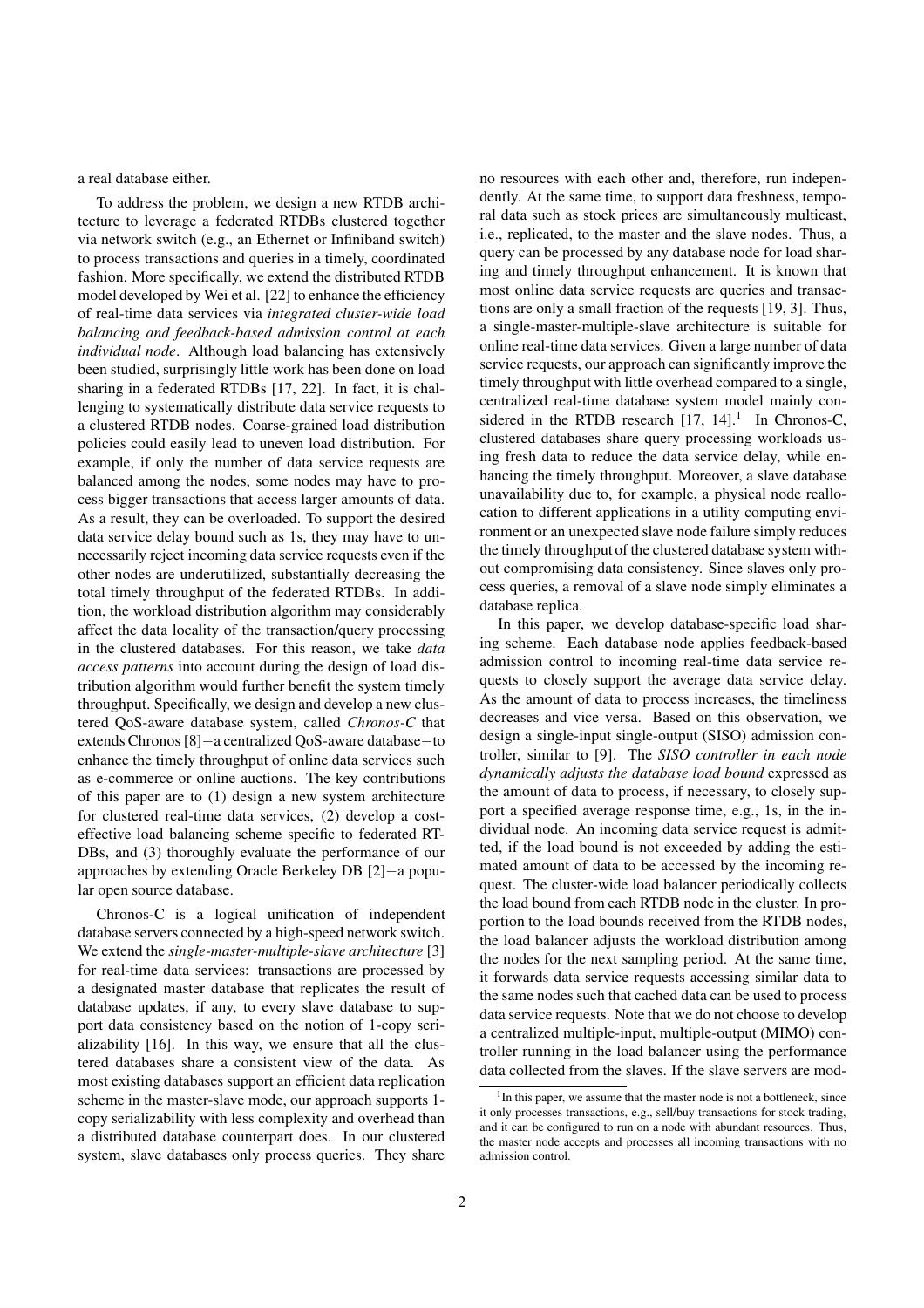eled in an inter-dependent manner in a MIMO model, an addition (join) and removal (leave/failure) of a database node may adversely affect the accuracy of overall system model. By running an independent SISO control loop in each node, we *avoid any potential impact of partial unavailability of the slaves on the model accuracy*. The general database operation and data consistency is not affected in our singlemaster-multi-slave architecture. As temporal data updates as well as the results of the transactions committed at the master are efficiently replicated to every slave, a *failover of the master is straightforward and efficient*; that is, any slave node can take over the role of the master when the master fails. Furthermore, our load balancer is *stateless*. For load balancing, it only needs the load bounds computed by the slave nodes for the next sampling period. Thus, any node can take the load balancing role, if the load balancer fails. According to [3], little work has been done to support load balancing and replication, while considering the failover of the load balancer. To the best of our knowledge, the work presented in this paper is the first to support *immediate* failover of the master, slaves, and load balancer, while supporting the desired delay for real-time data services. This is a desirable feature for real-time data services in that recovering a replicated database often takes hours or even days [3].

We compare our approach to to two baseline approaches also implemented in Berkeley DB. To evaluate the effectiveness of our approaches, we increase the workload and the number of slave database nodes from 1 to 5. Our approach closely supports the desired average and transient delay for data services. In contrast, the data service delays of the baselines largely exceed the desired set-point, e.g., 1s. Further, our approach show the largest timely throughput. Also, our timely throughput increases faster than the baselines do for the increasing number of slaves. The timely throughput of the closed-loop approach up to 3.37 (and 2.28) times the timely throughput of the baseline approach that shows the lowest (and second lowest) timely throughput. In addition, we evaluate the performance of the tested approaches when a subset of the slave nodes are intentionally removed from the cluster. In this scenario, our approaches significantly outperform the tested baselines. They process approximately  $10 - 16$  million more data items in a timely fashion than the tested baselines do in a 10 minute experiment. Our approach is lightweight. Feedback-based admission control running at each slave node only consumes approximately 1% CPU utilization. Our basic load balancing scheme that distributes workloads to the clustered databases consumes approximately 5% CPU utilization in the load balancer when 7500 client threads concurrently submit data service requests to the load balancer that distribute workloads among the clustered databases.

The remainder of this paper is organized as follows. The

overall structure of our clustered database system and the overview of our approach are described in §2. A description of feedback control design is given in §3. Our load balancing scheme is discussed in §4. Performance evaluation results are described in §5. §6 discusses related work. Finally, §7 concludes the paper and discusses future work.

## **2 Database Model and System Overview**

In this section, our database model and overall system architecture for federated real-time data services, a highlevel description of our closed-loop approach to supporting the desired data service delay in a cluster of databases, and an example real-time data service level agreement in terms of the average and transient delay are discussed.

In this paper, we consider a federated database system that consists of a group of databases connected by a network switch. Each database node hosts a set of temporal data objects and non-temporal data objects. Temporal data updated periodically by dedicated update transactions to maintain the temporal consistency between the real-world state and data in the database [17]. In contrast, non-temporal data values do not change dynamically with time. For instance, in stock trading applications, temporal data include stock prices and volumes. Non-temporal data include stock IDs and company names.

In our approach, only the master node executes transactions. When a user transaction commits, it replicates the result to the slaves to support 1-copy serializability [16]. In our testbed, this is implemented using the data replication library provided by Berkeley DB. For concurrency control, we apply the two phase locking (2PL) algorithm in each local database node. Note that no distributed lock management or data conflict resolution is needed because transactions are only executed in the master. Transactions are not associated with deadlines since most online trade transactions do not have explicit deadlines. Also, they are scheduled in a FCFS manner as common in online data services. However, a transaction is required to be processed within a specified response time bound. Otherwise, online users may simply leave. As 2PL and FCFS are supported by most existing database systems, our model is easy to deploy.

Figure 1 shows the architecture of Chronos-C. The databases are clustered in a single-master-multiple-slave fashion. The master server processes all transactions, while the slaves process queries as discussed before. When a transaction commits, the master node replicates the database status updates caused by the transaction to the slave databases to maintain the data consistency. The user service requests, i.e., transactions and queries, are first sent to the load balancer that forwards transactions to the master node, while distributing queries among the slave nodes. Each slave database process queries and periodically reports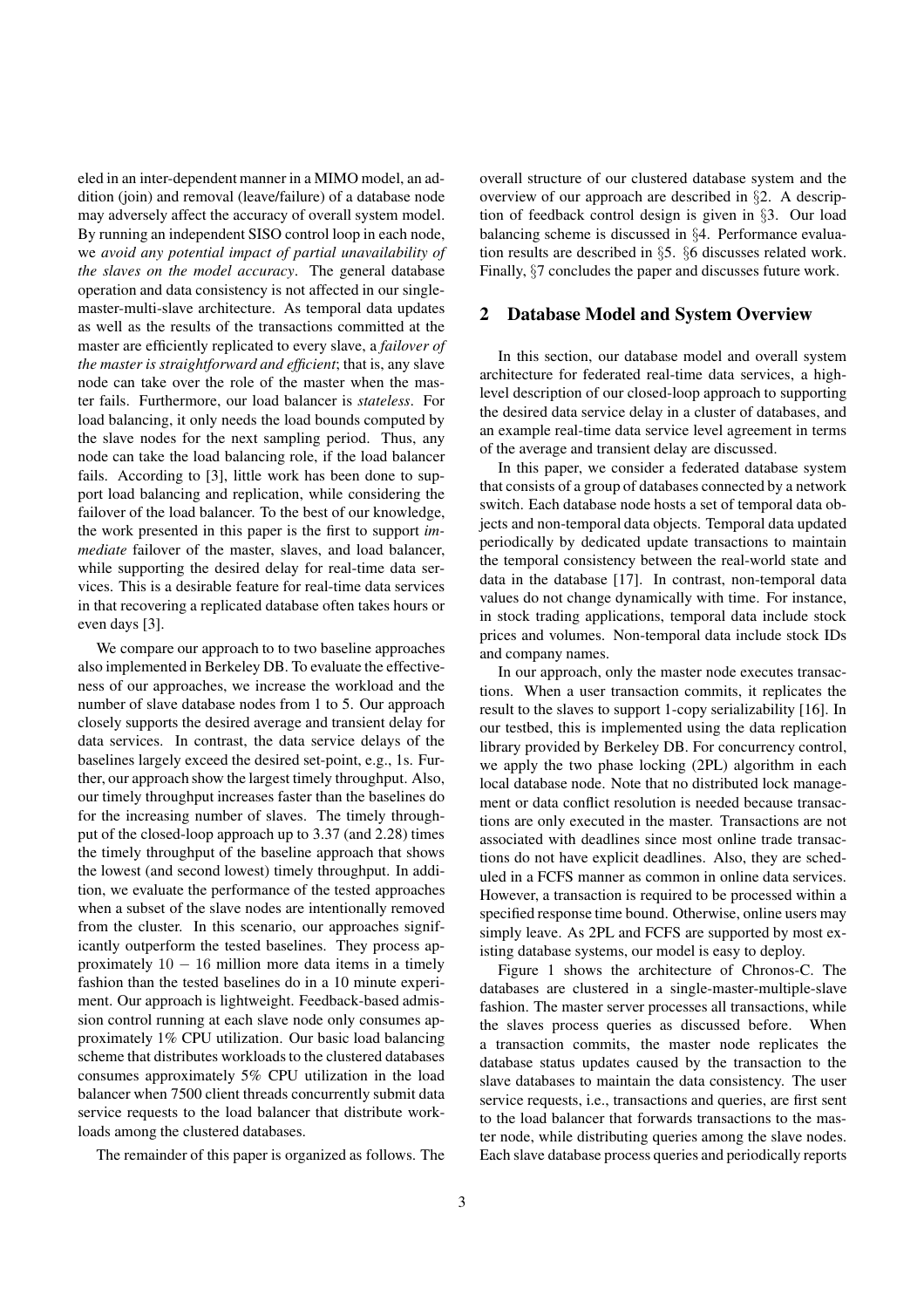

**Figure 1. Federated RTDB Architecture**

its load bound computed in its feedback control loop to support the desired service delay to the load balancer at each sampling point. Based on the feedback control signals received from the slave nodes, the load balancer makes load sharing decisions, which determines the fractions of incoming queries to be distributed to the slave database nodes.

We consider periodic temporal data updates, since periodic updates are commonly used in RTDBs to support the temporal data consistency [17, 23]. In our testbed, the update period of each temporal data is in a range of  $[0.5s, 5s]$ to mimic frequent updates of stock prices, sensor data, etc. In our federated RTDB architecture, the network switch receiving temporal data updates from the real world, e.g., a stock market or roadside sensors for traffic monitoring, is configured to periodically multicast incoming temporal data to the slaves. An alternative approach is updating temporal data in one node and sharing them with the other nodes. In this paper, we take the first approach, because the network bandwidth for periodic temporal data updates can be preallocated. In the second approach, however, the network may become congested due to aperiodic, bursty accesses of shared temporal data across the network by user requests for online data services, which often arrive in a bursty manner. Upon receiving new temporal data, each database node immediately runs its dedicated threads for periodic updates. Admission control is only applied to user requests, if necessary, to closely support the desired delay for real-time data services by avoiding overload. In our approach, transactions are processed by the master node using fresh data. A user query can be processed in any slave node using the locally available fresh temporal data and non-temporal data whose consistency with the master is guaranteed via 1-copy serializability.

## **3 Feedback Control Design**

In each slave node, we apply feedback control techniques [7] to support the desired data service delay even in the presence of dynamic workloads. For feedback control, the  $k^{th}$  ( $\geq 1$ ) sampling period is the time interval



**Figure 2. Delay Control at Slave** i

 $[(k-1)P, kP)$  and the  $k<sup>th</sup>$  sampling point is equal to time  $kP$  where P is the sampling period. In this paper, we set  $P = 1s$ . As hundreds of queries finish in 1s in each slave server, performance measurement for  $P = 1s$  is reliable. All the tested approaches use the same sampling period for performance evaluation in Section 5. By applying feedback control in each slave node, we aim to support timely data services. In this paper, we consider an example service level agreement (SLA): SLA = { $S_t = 1s$ ,  $S_v \le 1.1s$ ,  $T_v = 10s$ }. The average service delay is desired to be shorter than or equal to  $S_t = 1s$ . An overshoot  $S_y$ , if any, is a transient service delay longer than  $S_t$ . In this paper, it is desired that  $S_v \le 1.1s$ . Also, an overshoot, if any, is desired to reduce to be equal to or less than  $S_t$  within the settling time  $T_v$  =  $10<sub>s</sub>$ 

The delay for servicing a request,  $s_i$ , is the sum of the TCP connection delay, queuing delay, and processing delay inside the database. Let us assume that  $N \geq 1$  RTDB nodes are clustered together. At the  $k^{th}$  sampling point, the feedback controller running in each node shown in Figure 2 computes the service delay  $s_i(k) = \sum_{j=1}^{n(k)} s_j/n(k)$ and delay error  $e_i(k) = S_t - s_i(k)$  where  $n_i(k)$  denotes the number of queries finished in node i during the  $k^{th}$  sampling period. Based on  $e_i(k)$ , the feedback controller in node  $i (1 \le i \le N)$  computes the control signal, i.e., the required load bound adjustment  $\delta d_i(k)$ , at the the  $k^{th}$  sampling point. Also, it computes the backlog bound for the next sampling period:  $d_i(k + 1) = d_i(k) + \delta d_i(k)$ . Thus, the backlog bound is decreased (i.e.,  $\delta d_i(k) < 0$ ) to admit fewer queries, if the service delay is longer than  $S_t$  specified in the SLA or vice versa.

During the  $(k + 1)^{th}$  sampling period, node *i* parses an incoming data service request to estimate how many data items the request will access by leveraging the database schema and semantics of queries. (For more details about parsing, refer to [9].) If the sum of the estimated number of data items to be accessed by the request and the total number of the data to be accessed by the user requests already in node i does not exceed  $d_i(k + 1)$ , node i admits the request. Otherwise, the request is rejected. To enhance the total timely throughput of the federated RTDBs, at the  $k^{th}$ sampling point, the load balancer uses the backlog bounds collected from the slave nodes for load balancing in the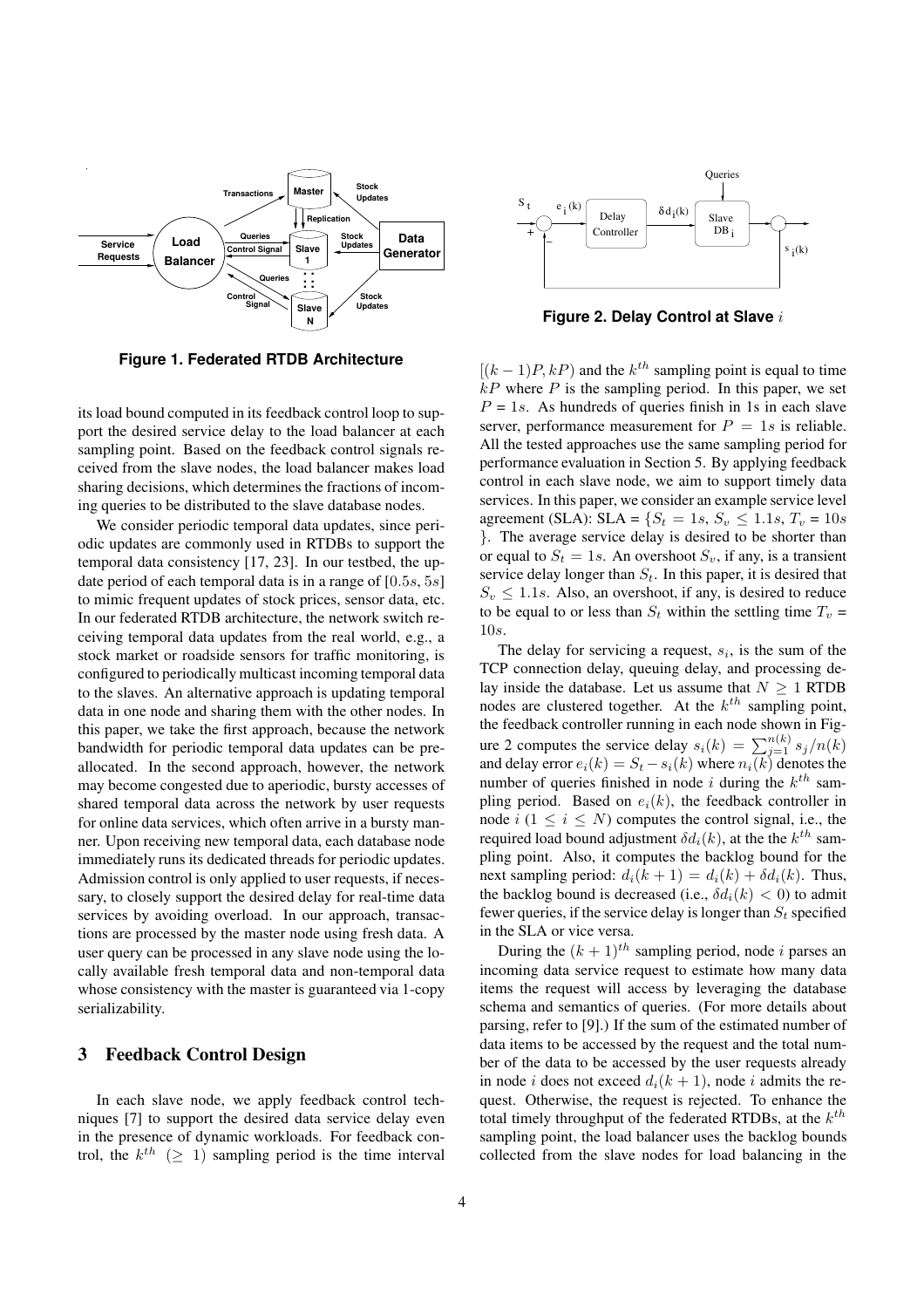$(k+1)^{th}$  sampling period.

#### **3.1 Admission Control in A Slave Database Node**

In each slave database node, we model the database system dynamics in terms of the relation between the service delay and the database backlog, i.e., the amount of data for the database to process, in a SISO manner. By using multiple, independent SISO controllers rather than a single, centralized controller for load balancing, we aim to enhance the robustness of real-time data services as discussed before. As the database backlog increases, the service delay increases and vice versa. Based on this observation, we model the RTDB behavior via the following four-step procedure.

**1. System Modeling.** We aim to construct a system model whose input is the database backlog and the measured output is the service delay. We derive a RTDB model in the discrete time domain using the ARX (Auto Regressive eXternal) model [7, 15]. Specifically, to model the relation between the database backlog and delay, we model the data service delay at the  $k^{th}$  sampling point via the service delays and database backlogs measured at the previous p sampling points. We express the relation in slave node  $i$  as a difference equation in the discrete time domain:

$$
s_i(k) = \sum_{j=1}^{p} \{a_j s(k-j) + b_j d(k-j)\}
$$
 (1)

where  $p$  ( $\geq 1$ ) is the system order [15].  $s(k-j)$  and  $d(k-j)$ are the service delay and backlog measured during the time interval of  $[(k - j)P, (k - j + 1)P)$ . Using this difference equation, we model database dynamics by considering individual queries that potentially access different amounts of data.

**2. System Identification.** The unknown model parameters  $a_i$ 's and  $b_i$ 's in Eq 1 are derived via system identification (SYSID) [15] to construct the system model. The objective of our SYSID is to minimize the sum of the squared errors of data service delay estimations based on database backlogs. In our SYSID procedure, we use the load balancer, the master node, and only one slave node. Since the slave nodes are homogeneous in terms of system capacity in our testbed, this approach saves the effort for conducting SYSID individually for each slave. If a federated database cluster consists of heterogeneous groups of nodes, SYSID is needed for only one server in each group of homogeneous nodes. This modeling approach is relatively simple and robust to changes in node availability compared to a MIMO approach tied to a specific cluster configuration.

For SYSID, 1500 client threads concurrently send data service requests to the load balancer for one hour. The load balancer forwards transactions to the master node and queries to the slave node. The master node replicates all the database updates caused by committed transactions to the slave node to support 1-copy serializability. Each client thread sends a service request and waits for the response from the database server. After receiving the transaction or query result, it waits for an inter-request time randomly selected in a range before sending the next data service request. A data service request accesses 60-100 data items. As SYSID aims to identify the behavior of the controlled database system, the master and slave nodes accepts all incoming data service requests without applying admission control.

For SYSID, we choose the inter-request time range [1s, 3.5s], since the service delay shows a near linear pattern in this area. In this way, we can model high performance realtime data services dealing with widely varying workloads. Our control modeling and tuning is valid in this operating range. Beyond the operating range, a feedback controller in each node may or may not support the desired performance [7]. By employing multiple slave databases, we can support the desired data service delay for a considerably extended operating range as long as the load distributed to each individual node does not largely exceed the operating range.

**3. Model Evaluation.** We use the  $R^2$  metric computed by Eq 2 to analyze the accuracy of SYSID [15]:

$$
R2 = variance(service delay prediction error) variance(measured service delay)
$$
 (2)

A control model is acceptable, if its  $R^2 > 0.8$ . We have performed SYSID for the first order to fourth order system models. We reject the first order model due to its poor  $R^2$ value. We choose the second order model since its  $R^2 =$ 0.872:

$$
s(k) = -0.0228s(k-1) - 0.1371s(k-2) +
$$
  
0.0179d(k-1) + 0.0084d(k-2). (3)

The third and fourth order model show slightly better  $R^2$ value compared to the second order one. However, we choose the second model, since a higher order increases the complexity of the system model.

**4. Controller Design and Tuning.** To design the service delay controller, we derive the transfer function of the openloop RTDB that models the relation between the backlog and service delay. Especially, we take the  $z$ -transform [7] of Eq 3 to algebraically manipulate the equation in the frequency domain rather than solving partial differential equations in the time domain. From this, we get the following transfer function that shows the relation between the service delay and backlog:

$$
P_i(z) = \frac{S_i(z)}{D_i(z)} = \frac{0.0179z + 0.0084}{z^2 + 0.0228z + 0.1371}
$$
 (4)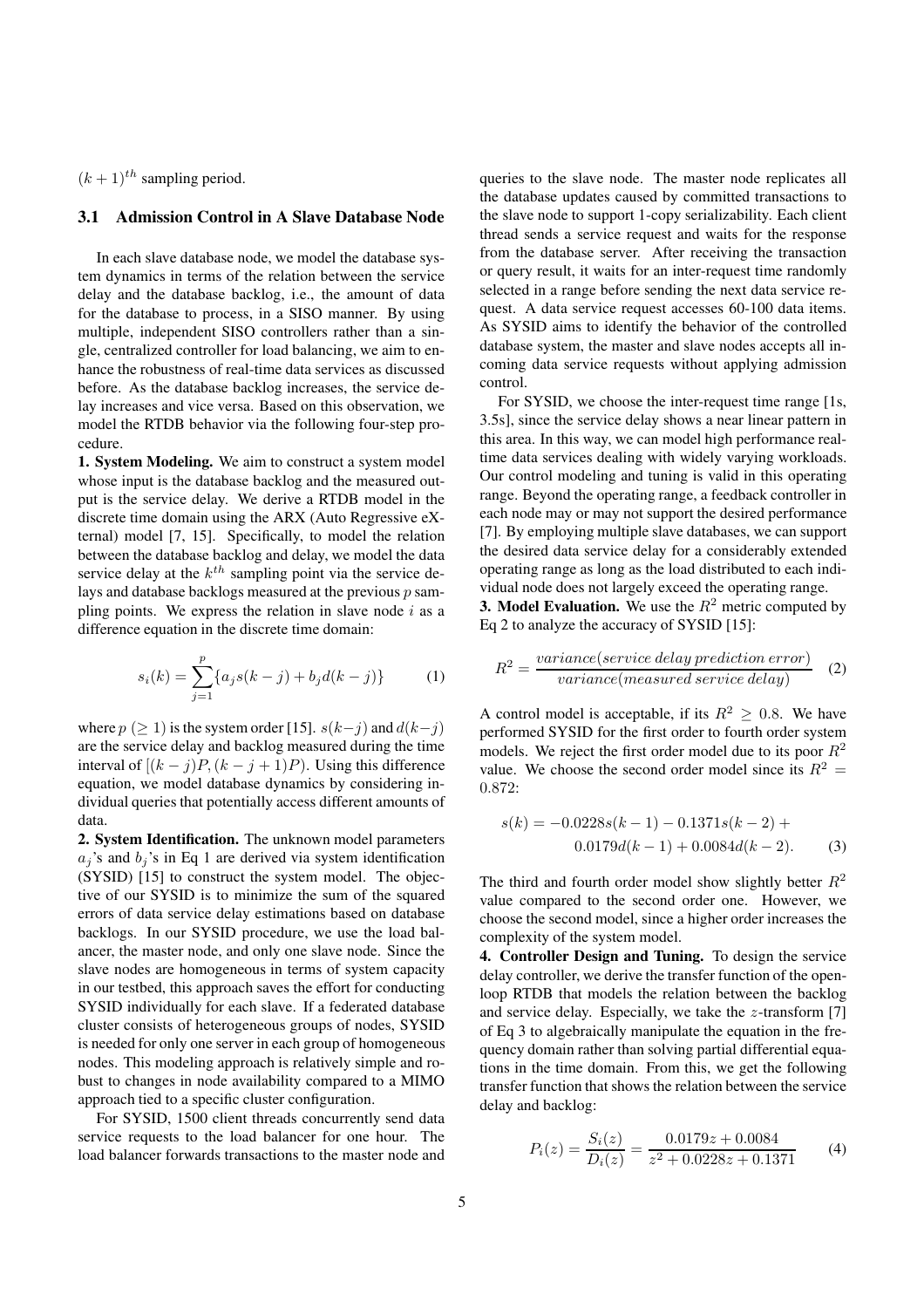where  $S_i(z)$  is the z-transform of  $s_i(k)$  and  $D_i(z)$  is the z-transform of  $d_i(k)$  in Eq 3.

To closely support the SLA, we apply an efficient PI (proportional and integral) control law, which combines the advantages of integral control (zero steady-state error) with that of proportional control (increasing the speed of the transient response) [7]. We do not use a D (derivative) controller sensitive to noise such as bursty arrivals of data service requests and data conflicts. At the  $k^{th}$  sampling point, the PI controller in node i computes the control signal  $\delta d_i(k)$ , i.e., the database backlog adjustment required to support  $S_t$ :

$$
\delta d_i(k) = \delta d_i(k-1) + K_P[(K_I + 1)e_i(k) - e_i(k-1)] \tag{5}
$$

where the error  $e_i(k) = S_t - s_i(k)$  at the  $k^{th}$  sampling point as shown in Figure 2. The  $z$ -transform of Eq 5, is:

$$
F_i(z) = \frac{\Delta D_i(z)}{E_i(z)} = \frac{K_P(K_I + 1)[z - 1/(K_I + 1)]}{z - 1}
$$
(6)

where  $\Delta D(z)$  and  $E(z)$  are the z-transform of  $\delta d(k)$  and  $e(k)$ , respectively. Using Eq 4 and Eq 5, one can derive a transfer function for the closed-loop system in Figure 2 and tune the control gains, i.e.,  $K_P$  and  $K_I$ , via well established control theoretic techniques [7, 15]. We have derived the closed-loop transfer function and tuned  $K_P$  and  $K_I$  to support the stability of the closed loop system and SLA considered in this paper. Details of these standard procedures are omitted due to space limitations.

## **4 Load Balancing among Slave Databases**

In this section, two approaches for load balancing among slave RTDBs are described.

**FC-Prop: Proportional Load Balancing** Our first approach, called FC-Prop, distributes incoming queries in proportion to the backlog bounds computed by the individual slave nodes via feedback control. At the  $k^{th}$  sampling point, the load balance computes the fraction of the incoming query workload to be assigned to slave node  $i$  during the  $(k + 1)^{th}$  sampling period:

$$
f_i(k+1) = d_i(k+1)/\sum_{i=1}^{n} d_i(k+1)
$$
 (7)

where  $\sum_{i=1}^{n} f_i(k + 1) = 1$ . Note that FC-Prop distributes the load in a *fine-grained* manner, considering the potential *heterogeneity of data service requests*. The database backlog bound computed in each individual slave indicates the number of data accesses (rather than the number of data request) allowed to meet a specified average delay bound for data services in the next sampling period based on the observation that different data service requests may access different numbers of data. Also, FC-Prop efficiently handles *potential node heterogeneity*. For example, assume both nodes



**Figure 3. Consistent Hashing Example**

A and B closely support a specified average delay bound in a sampling period. However, node A can process 10,000 data/s while B process 30,000 data/s to support the desired average delay due to the difference in terms of their hardware resources. A gross-grained approach may assign the same number of data service requests to nodes A and B in the next sampling period, overloading node A. Since Eq 7 is computed based on the fine-grained backlog bounds computed by all the individual slave nodes active at the  $k^{th}$  sampling point, FC-Prop can effectively deal with the potential heterogeneity of data service requests and slave nodes, enhancing the total timely throughput of the federated RTDBs. **FC-Hash: Load Balancing Considering Data Access Patterns.** We further enhance the effectiveness of load sharing for federated real-time data services by taking advantage of the locality in transaction processing. This new approach is called FC-Hash, in which we extend consistent hashing [10] and integrate it with FC-Prop. Figure 3 shows an example of how our extended consistent hashing distributes incoming queries between two slave servers, DB1 and DB2 in a cluster. In consistent hashing, an output of the hash function is mapped to a point on a circle; therefore, the largest hash value wraps around to the smallest hash value as shown in Figure 3. For hashing, we use MD5 hash function. We use the least significant 32-bits of the 128-bit MD5 hash value and map it to one of the  $H = 2^{32} - 1$  points on a hash circle. At the  $k^{th}$  sampling point, FC-Hash computes the number of hash points assigned on the hash circle to active slave node  $i$  that indicates the number of imaginary database nodes run by slave node i:

$$
H_i(k+1) = f_i(k+1)H
$$
 (8)

Thus, more imaginary nodes will be assigned to physical slave node i on the hash circle, if  $d_i(k + 1)$  is larger than that of the other slaves or vice versa. If a query arrives in the  $(k + 1)^{th}$  sampling period, it is hashed to an initial position on the hash circle. Starting from the initial location, the ring is searched clockwise to find the first available hash point, i.e., imaginary server. For example, suppose Query 1 is hashed between DB1-2 and DB1-3 in Figure 3, which are imaginary instances of node 1 on the hash circle. FC-Hash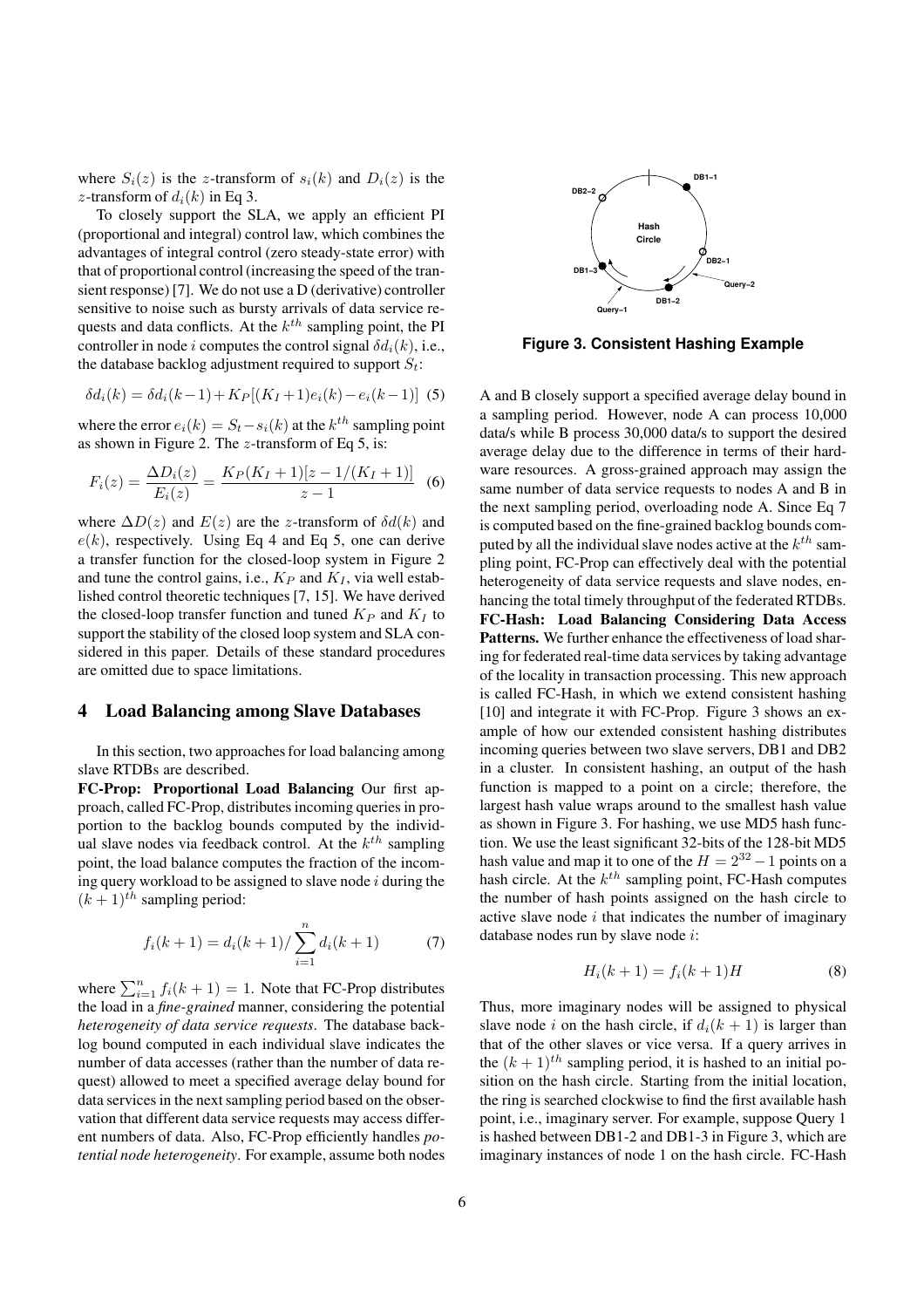searches clockwise around the circle until it finds an imaginary server DB1-3. Therefore, the load balancer sends this query to physical DB1. Notably,  $H_i$  varies as the data service delay and corresponding load bound provided by node i change dynamically from a sampling point to another.

In addition to integrating feedback-based load balancing with consistent hashing, we leverage data access patterns to improve the performance by exploiting database caching. Specifically, data identifiers, e.g., online stock price or product IDs, are used as the input to consistent hashing. Thus, queries accessing the same data will be hashed to the same imaginary server and same physical database node accordingly. Since the recently accessed data is cached for direct access, the query processing delay can be reduced by using our extended approach for consistent hashing, which effectively integrates load balancing, feedback control, consistent hashing, and database caching altogether to enhance the timeliness of data services. Also, note that load sharing by FC-Prop or FC-Hash only directs the way the load balancer distributes workloads. Thus, it does not affect the system model based on the relation between the service delay and backlog in each individual slave described in Section 3.

## **5 Performance Evaluation**

In this section, the federated real-time data service architecture and load balancing schemes presented in this paper are implemented and evaluated.

#### **5.1 Experimental Settings**

For performance evaluation, we use a stock trading testbed that provides four types of transactions: view-stock, view-portfolio, purchase, and sale for seven tables [9], similar to the TPC-W benchmark [19]. Different from TPC-W, our testbed also supports periodic updates of 3,000 stock prices (i.e., temporal data) for real-time data services. All the machines used in the experiments have the dual core 1.6GHz CPU, 1GB memory and the 2.6.23 Linux kernel. One database server runs on one dedicated physical machine and each server has 500MB database cache. Database nodes are connected by a 1Gbps Ethernet switch. One experiment runs for 600s. Each performance data is the average of 10 runs with 90% confidence intervals. We show the performance results observed between 100s and 600s to exclude the database initialization phase, involving initial housekeeping chores, e.g., database schema and data structure initialization.

For 90% of time, a client thread issues a query (readonly transaction) about stock prices or portfolio browsing, similar to real world e-commerce workloads [3, 19]. For the remaining 10% of time, a client sends a purchase or sale transaction. We model bursty workloads to observe the performance of tested approaches when the workload changes dramatically. At the beginning of one experiment, the inter-request time (IRT) is randomly distributed in [3.5s, 4s]. In all the experiments presented in this paper, at 200s, the range of the IRT is suddenly reduced to [1s, 1.5s] to model bursty workload changes and stays in the new range until the end of each experiment. The sudden decrease of the IRT at 200s increases the workload by approximately 2.33 – 4 times. Note that we only show the performance of the slave database nodes. The desired 1s delay is always supported for transactions processed in the master node, since only 10% of the service requests are transactions in our experiments. Also, the master node is always up and running in our experiments.

For performance comparisons, we consider the following baseline approaches commonly used for load balancing in addition to FC-Prop and FC-Hash described in §4:

- **RR**: In this approach, service requests will be distributed to the database servers in a round robin manner without considering the sizes of individual data service requests measured in terms of the number of data accesses. Neither feedback control is applied to support the desired delay bound in each node.
- **Prop:** The load balancer distributes workloads in proportion to the inverse of the service delays measured in the slaves. Essentially, this is an ad hoc feedback control in that load distribution among the slave databases considers dynamically changing status of the slaves without applying formal control theoretic techniques.

Note that RR and Prop are built based on the same singlemaster-multi-slave architecture shown in Figure 1. Thus, they share the advantage of high availability with FC-Prop and FC-Hash even in the presence of RTDB node failures or reassignments to different applications.

In this paper, we perform two major groups of experiments. The first group of experiments evaluates the performance when the number of slave databases increases. The second group evaluates the performance when the number of slave databases decreases to mimic partial system unavailability. In the first group of experiments, we start with one slave to which 1500 client threads send service requests. We conduct 5 sets of experiments by increasing the number of slave databases from 1 to 5. In one experimental run, the number of slaves is fixed. Each time we increase the number of slaves by 1, we add 1500 client threads to stress the clustered databases. Thus, for the case of a cluster with 5 slaves, 7500 client threads submit data service requests to the cluster. In the second group of experiments, we start experiments with 1 master and 5 slaves to which 7500 clients simultaneously send service requests. To mimic partial cluster unavailability, we remove 1 or 2 slaves out of 5 slaves at 400s, while keeping the same number of clients.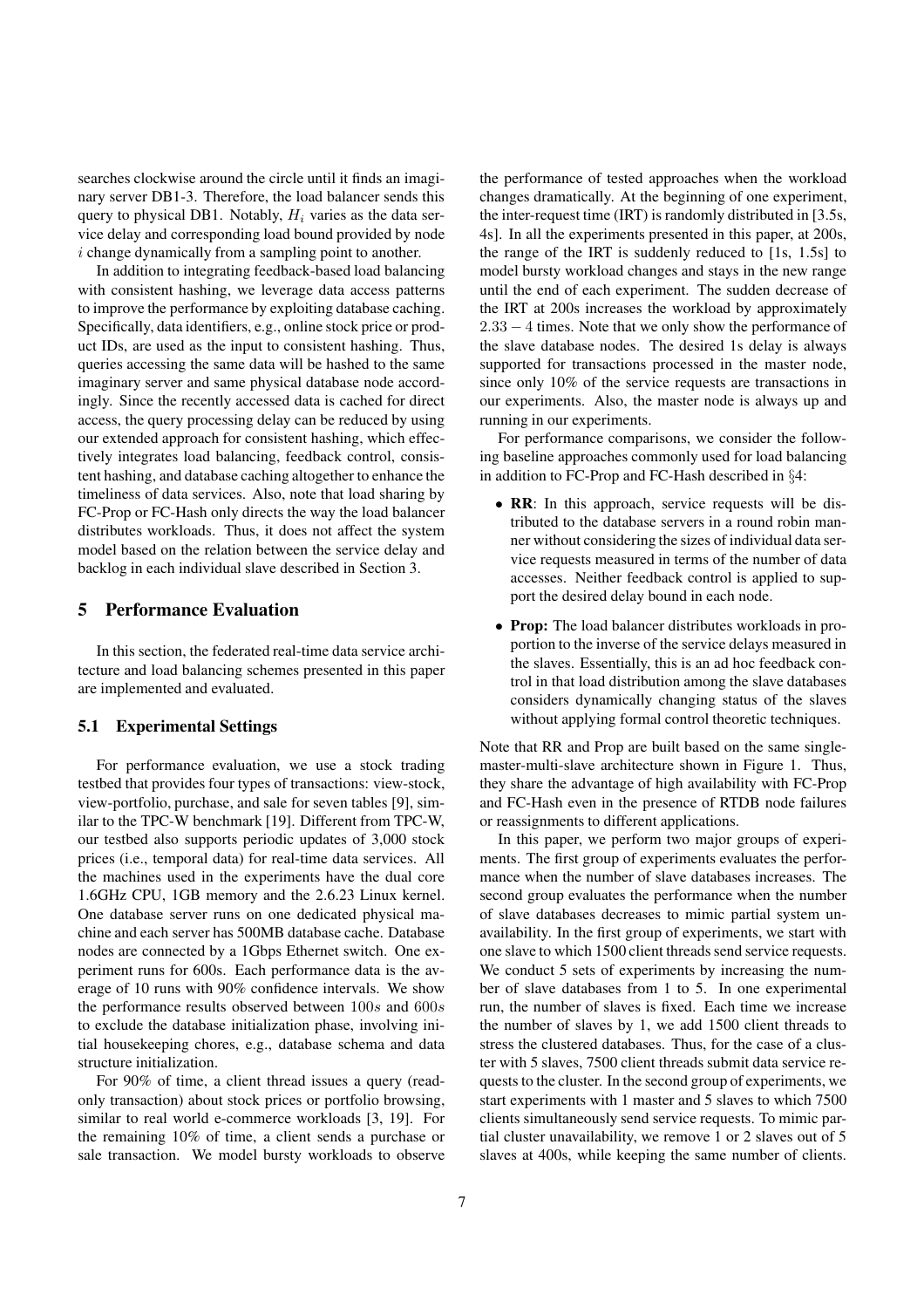

**Figure 4. Average Timely Throughput**



**Figure 5. Average Delay (5 Slaves)**

In this way, we support a failover fault model (assuming that there is no Byzantine failure). Hence, from 400s to the end of experiments, all service requests are processed by the remaining database servers. Although we have done extensive performance evaluation, due to space limitations, we only present a subset of key results next.

**Performance for an Increasing Number of Slaves.** Figure 4 shows the the timely throughput, i.e., the total number of data processed by timely queries that finish within the desired delay bound. In general, as the number of slaves increases from 1 to 5, the total and timely throughput increase for all the tested approaches. FC-Hash and FC-Prop consistency support higher timely throughput Notably, the throughput gap between our approaches and Prop/RR in Figure 4 increases as more slave databases are employed. In the 5 slave server case, the timely throughput of FC-Hash is 3.37 and 2.28 times the timely throughput of RR and Prop as shown in Figure 4. By applying formal control theoretic techniques to manage the database backlog, FC-Prop and FC-Hash avoid severe database overload. In addition, FC-Hash is aware of data access patterns and takes advantage of database caching to further improve the performance compared to FC-Prop. Its timely throughput in Figure 4 is higher than FC-Prop's by roughly 4000 date items/s in the 5 slave case. The linear line in Figure 4 indicates the ideal



**Figure 6. Transient Service Delay**

linear increase of the timely throughput for the increasing number of slave databases. In the future, we will explore more efficient load balancing and RTDB clustering techniques to further reduce the gap between the timely throughput of our approaches and the ideal linear line.

Figure 5 shows the average of service delays observed for 10 runs across 5 slave nodes with 90% confidence interval bars. As shown in the figure, RR and Prop support the average service delay of  $2.41 \pm 0.27$ s and  $1.59 \pm 0.19$ s, respectively, violating the 1s average delay bound specified in the example SLA considered in this paper (§3). In contrast, FC-Prop and FC-Hash support  $1 \pm 0.03$ s and  $0.97 \pm 0.02$ s, closely supporting the 1s bound. Also, their confidence intervals are an order of magnitude smaller than that of RR and Prop. Due to the space limitation, we only discuss the 5 slave database case. Other cases with  $1 - 4$  slave databases have shown similar results.

In addition, Figure 6 shows the transient service delay of FC-Hash and FC-Prop. As RR and Prop cannot support even the average service delay bound,  $S_t = 1s$ , we do not plot their transient delay. In Figure 6, we only show the transient service delay of one slave database, DB-1, because FC-Hash and FC-Prop closely support the desired average and transient delay in every slave. Also, the delay variations across the clustered database nodes are negligible in FC-Hash and FC-Prop. As shown in Figure 6, FC-Hash and FC-Prop closely support the desired 1s delay bound after the abrupt workload change at 200s, while cancelling transient delay overshoots. Generally, the transient delay of FC-Prop and FC-Hash in Figure 6 ranges between 0.8s and 1.1s.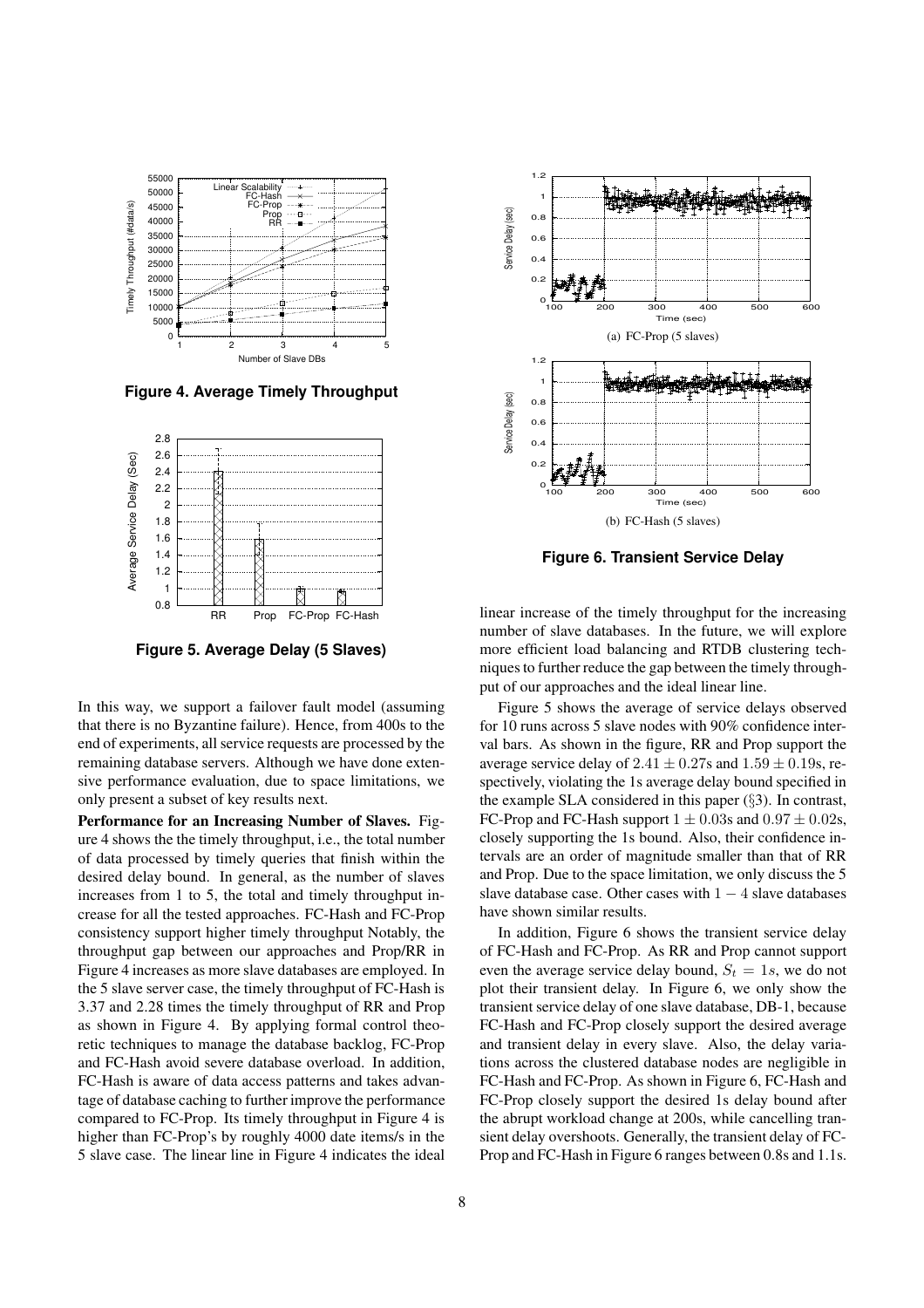They have closely supported the desired average/transient delay bound specified in the SLA for the  $1 - 4$  slaves too. We omit the results due to space limitations. FC-Hash provides similar transient delays to FC-Prop, while supporting a higher total timely throughput than FC-Prop does as discussed before.

**Performance for Removing Slaves.** After the number of slaves is decreased from 5 to 4 by removing one node at 400s, the *timely* throughput of FC-Hash and FC-Prop is at least twice the timely throughput of RR and Prop both before and after the removal of a slave as summarized in Table 1. From Table 1, we observe that a large fraction of data accesses in RR and Prop are tardy. As a result, RR and Prop suffer the significantly lower timely throughput. Similar performance results are observed when two slave nodes are abruptly removed from the cluster at 400s. These results emphasize the importance of real-time data services via systematic performance management.

# **6 Related Work**

Although feedback control has been applied to manage the performance of a stand-alone RTDB [1, 8, 9], little work has been done to manage the performance of clustered RTDBs. Wei et al. [22] developed a closed-loop scheme to provide QoS-aware data services in a distributed RTDB working in a local area network environment with full data replication. In their work, the local deadline miss ratio and utilization controllers apply admission control to incoming transactions. The global load balancer collects the performance data from the database nodes and balances the system-wide workload. However, their work is based on heuristics rather than formal control theory, providing no stability analysis. Further, it is not implemented and evaluated in a real database system.

A feedback-based CPU utilization control algorithm for distributed soft real-time applications is presented in [20, 6]. However, real-time data management issues such as database-specific load balancing based on the notion of database backlog, consistent hashing, and data freshness issues are not considered in their work. Another work [5] designed a MIMO-control-based load balancing algorithm for optimizing the system response time through memory pool allocations to multiple disk storages in one database server. They focus on the trade-off between the performance cost of transient imbalance and the cost of control actions such as adjusting memory pools. Their approach aims to optimize the performance of multiple disks in one database server, while our work focuses on timely data services by clustered RTDBs.

Distributed real-time data management issues have been studied [13, 18]. MIRROR [24] is a concurrency control protocol developed for distributed RTDBs where data are replicated. Efficient algorithms to maintain the consistency of replicas in a distributed RTDB have been studied in [21]. In this paper, we take a different system design choice. By clustering independent databases based on the master slave architecture, we develop a new clustered RTDB architecture to significantly reduce the complexity and overhead of supporting the consistency of temporal and non-temporal data based on the notion of 1-copy serializability. Also, we are not aware of any prior work on distributed RTDBs implemented and evaluated in a real database system. As the database architecture is one of many possible factors that affect the timely throughput of real-time data services, a further study for more efficient system and algorithm design remains an open issue.

Consistent hashing has been applied to balance the load in web applications and data storage systems [12, 4, 11]; however, most existing approaches do not consider realtime data service issues such as supporting the desired average and transient data service delay in the presence of dynamic workloads, while enhancing the timely throughput by considering specific needs for real-time data services.

# **7 Conclusions and Future Work**

In this paper, we develop a new architecture for clustered real-time data services as well as a load balancing scheme to enhance the timely throughput of real-time data services. Also, we implement our approach and evaluate the performance in a real database system. We present a closedloop load balancing algorithm where the load distribution is based on the feedbacks from the service delay controllers running on the individual slave database servers. To further enhance the timely throughput via database caching, we also exploit data access patterns for load distribution. In sum, our federated real-time database system shows the largest timely throughput increase compared to baseline approaches as more slave nodes are added. Further, partial unavailability of the clustered database system only reduces the timely throughput without introducing complex data consistency issues. The performance of our approach is implemented and thoroughly evaluated in a real-time data service testbed. The performance results show that our approaches support the desired data service delay even in the presence of dynamic workloads and abrupt unavailability of a subset of the slave databases, while significantly improving the timely throughput compared to the tested baselines. In the future, we will perform more extensive experiments to evaluate the availability of the federated real-time database system using more slave nodes as well as more node additions or removals. Also, we will explore more advanced architecture of clustered real-time databases, while investigating more effective load sharing scheme.